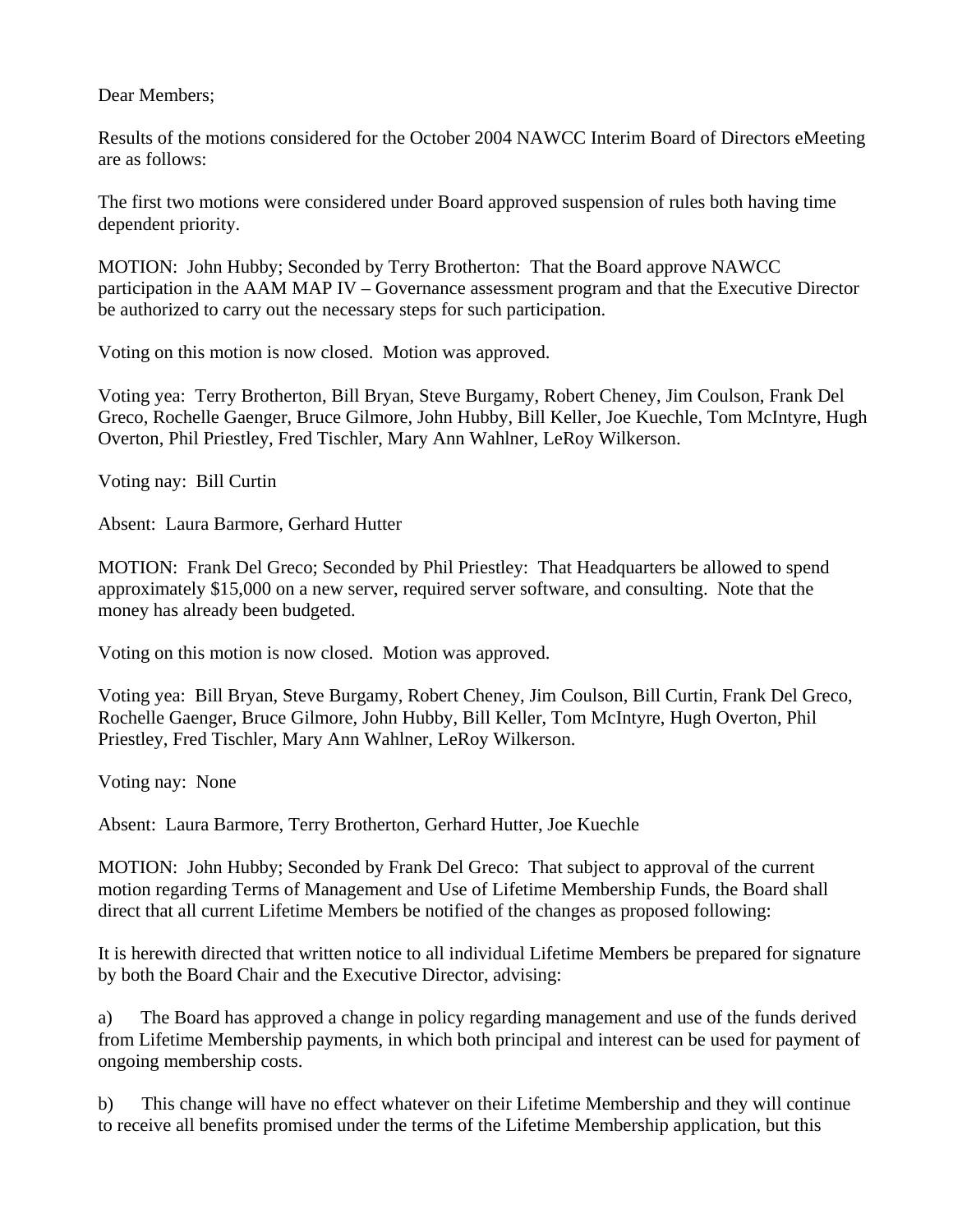action will help improve the financial health of the NAWCC.

c) Requesting their signature of acknowledgement and return of the notice that they have so advised, and

d) Thanking them for their confidence in the NAWCC having become Lifetime Members.

Voting on this motion is now closed. Motion was approved.

Voting yea: Terry Brotherton, Bill Bryan, Steve Burgamy, Robert Cheney, Jim Coulson, Frank Del Greco, Rochelle Gaenger, John Hubby, Joe Kuechle, Tom McIntyre, Hugh Overton, Phil Priestley, Fred Tischler, Mary Ann Wahlner, LeRoy Wilkerson.

Voting nay: Bill Curtin, Bill Keller

Absent: Laura Barmore, Bruce Gilmore, Gerhard Hutter

MOTION: John Hubby; Seconded by Tom McIntyre: That the management and use of existing funds on deposit in the Lifetime Membership Fund account be changed to be consistent with funds received for new Lifetime Members as now provided in Article XV Section 1(c) of the Standing Rules, subject to each present Lifetime Member being sent a letter of notice of such change stating that this will have no effect whatever on their status as a Lifetime Member and that they will continue to receive all benefits of being a Lifetime Member of the NAWCC. It is further moved that the Executive Director, with assistance from the Finance Committee as needed, be responsible to determine appropriate implementation consistent with investment policies and Standing Rules, and that the writer procedure established for management of this fund be reported to the Board and incorporated in the Operations Manual.

Voting on this motion is now closed. Motion was approved.

Voting yea: Terry Brotherton, Bill Bryan, Steve Burgamy, Robert Cheney, Jim Coulson, Bill Curtin, Frank Del Greco, Rochelle Gaenger, John Hubby, Joe Kuechle, Tom McIntyre, Hugh Overton, Phil Priestley, Mary Ann Wahlner, LeRoy Wilkerson.

Voting nay: Bruce Gilmore, Bill Keller, Fred Tischler.

Absent: Laura Barmore, Gerhard Hutter

MOTION: John Hubby; Seconded by Tom McIntyre: That the Board approve changes and corrections to the procedures for eMeeting on the BOD Message Board, as shown in this draft:

[http://members.aol.com:/pastimes98/NAWCC/0410ProcedureMK1.pdf](http://members.aol.com/pastimes98/NAWCC/0410ProcedureMK1.pdf)

Voting on this motion is now closed. Motion was approved.

Voting yea: Terry Brotherton, Bill Bryan, Steve Burgamy, Robert Cheney, Jim Coulson, Bill Curtin, Frank Del Greco, Rochelle Gaenger, Bruce Gilmore, John Hubby, Bill Keller, Joe Kuechle, Tom McIntyre, Hugh Overton, Phil Priestley, Fred Tischler, Mary Ann Wahlner, LeRoy Wilkerson.

Voting nay: None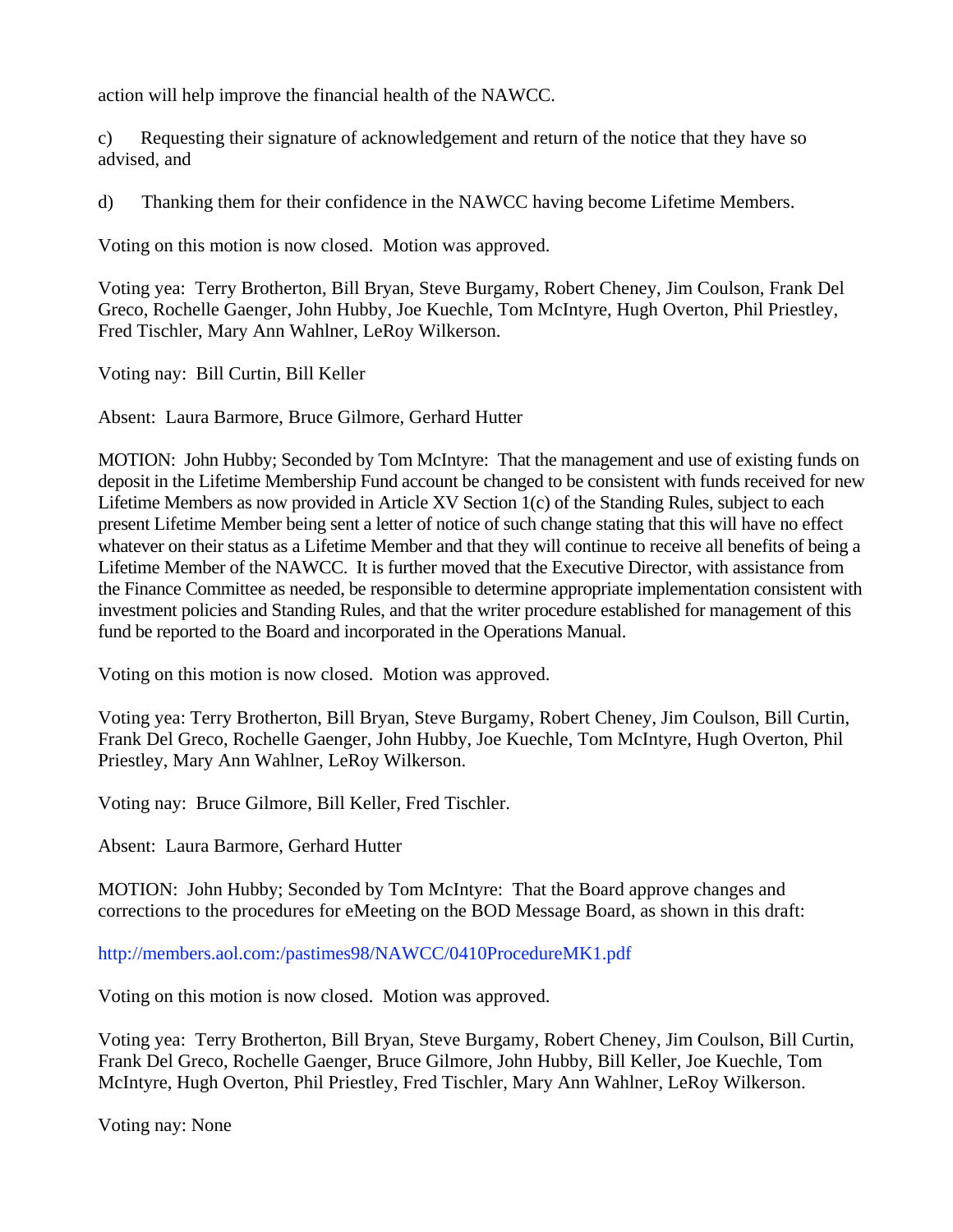Absent: Laura Barmore, Gerhard Hutter

MOTION: John Hubby; Seconded by Tom McIntyre: That the Board accept as the FY 2005 operating budget for the NAWCC, Inc., a Pennsylvania Non-Profit Corporation; the operating budget as developed by the NAWCC, Inc., a New York Non-Profit Corporation, to apply to the calendar period October 1, 2004 through March 31, 2005.

Voting on this motion is now closed. Motion was approved.

Voting yea: Terry Brotherton, Bill Bryan, Steve Burgamy, Robert Cheney, Jim Coulson, Frank Del Greco, Rochelle Gaenger, John Hubby, Bill Keller, Joe Kuechle, Tom McIntyre, Hugh Overton, Phil Priestley, Fred Tischler, Mary Ann Wahlner, LeRoy Wilkerson.

Voting nay: Bill Curtin

Absent: Laura Barmore, Bruce Gilmore, Gerhard Hutter

MOTION: John Hubby; Seconded by Tom McIntyre: That the following motions previously approved by Council and the Trustees in joint electronic meeting or joint session prior to the Effective Date of the merger, be ratified by the Interim Board of Directors.

1) Appoint Myron J. Mintz as Legal Counsel of NAWCC, Inc. Approved in Special Joint eMeeting, May 30, 2004.

2) Carry forward with full effect all Ethics Decisions made by the Ethics Committee and/or Council of the NAWCC, Inc., a New York Corporation. Approved in Special Joint eMeeting, Mary 30, 2004.

3) Establish the Museum Acquisition Fund and approve addition to Standing Rules. Approved in Special Joint eMeeting, May 30, 2004.

4) Confirm Betty Brown (OH) appointment to the Awards Committee. Approved in Special Joint eMeeting, May 30, 2004.

5) Appoint Committee Chairs for Interim Board tenure. Approved in Special Joint eMeeting, May 30, 2004.

6) Extend the Museum Education Program for a period of three (3) years, with an analysis to be done after three (3) years to determine the program's value and future. Approved in Joint Meeting with Trustees, June 29, 2004.

7) Approve directive for Ethics and Code of Conduct Task Force. Approved in Joint Meeting with Trustees, June 29, 2004.

8) Appoint vacant Director positions on Nominating & Elections Committee. Approved in Joint Meeting with Trustees, June 29, 2004.

9) Amendment of Standing Rule re Appointment of Legal Counsel. Approved in Joint Meeting with Trustees, June 29, 2004.

10) Approve continuation of Trout, Ebersole and Groff LLP as financial auditors of NAWCC, Inc., through completion of fiscal year 2005 audited accounts. Approved in Joint Meeting with Trustees, June 29, 2004.

11) Appoint Chair and members of Ethics and Code of Conduct Task Force. Approved in Joint Meeting with Trustees, June 30, 2004.

12) Approve immediate initiation of the process to develop longer term priorities for the ongoing success of the NAWCC, to include the use of outside facilitators as needed. Approved in Joint Meeting with Trustees, June 30, 2004.